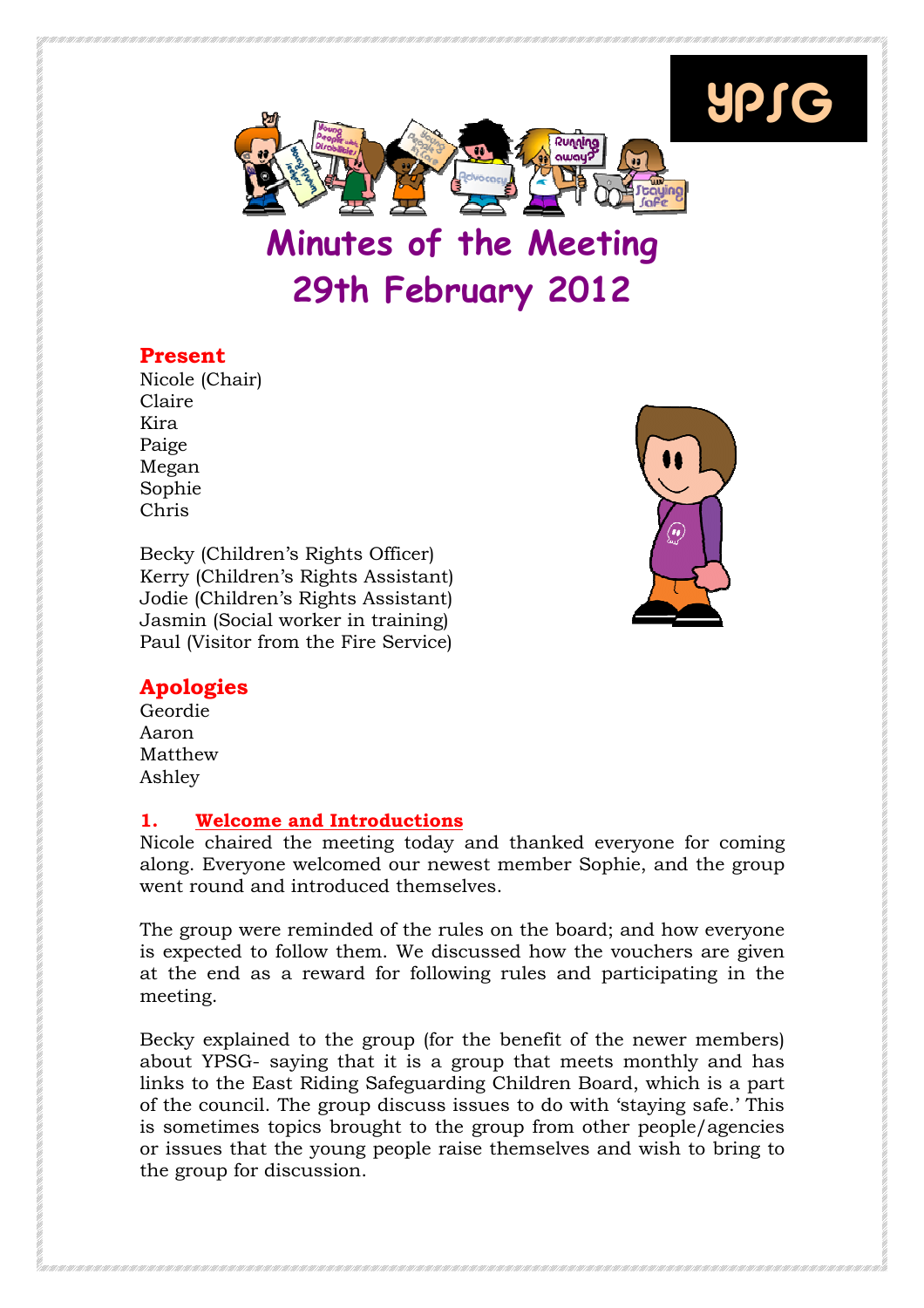## 2. Minutes from Last Meeting

Some young people said they do not receive these. Becky explained these are sent in the same envelope as the invites. Becky will bring spares to the group in future for those who require them.

#### 3. Updates

Becky explained that the team have a new manager called Janet Gravel. Janet will be invited to one of the YPSG meetings so she can introduce herself.

Jasmin discussed that the Children in Care Council and a focus group have been looking at care plans for looked after children, with the hope of a 'child friendly' version being designed and used.

Jodie told the group how they are starting to interview tomorrow for 'Independent Visitors' for looked after children. The IV's have finished their training and after being successful in interviewing, they can be matched up to young people in care.

#### 4. Fire Service

Paul attended the meeting to carry out some consultation with the group about the fire service. Paul discussed that the young peoples views are very important to ensure that money is spent in the correct way by the fire service; and he is here to find out what individuals in the group would want from a fire service.

Paul asked the group what comes to their minds when he says 'fire service.'

Answers:

- Fire
- Truck red
- Calendars and muscles
- Fireman's pole
- Yellow suit
- Cats up trees
- Pigeon stuck in chimney

Paul discussed some of these and explained a story about how once the fire brigade were called to rescue a whale off a beach, and wanted to know…..Should the fire service be doing this do you think?

Paul explained there are a total of 31 fire stations in East Riding, (showing us on a map) and out of these there are only 2 fire stations that are full time (24 hours), Bridlington and Goole. Others are part time. The group was surprised by this. Some fire stations are therefore 'retained' which means 'on call.' These fire-fighters will have other jobs, and when alerted will run to the station and go to a fire. Paul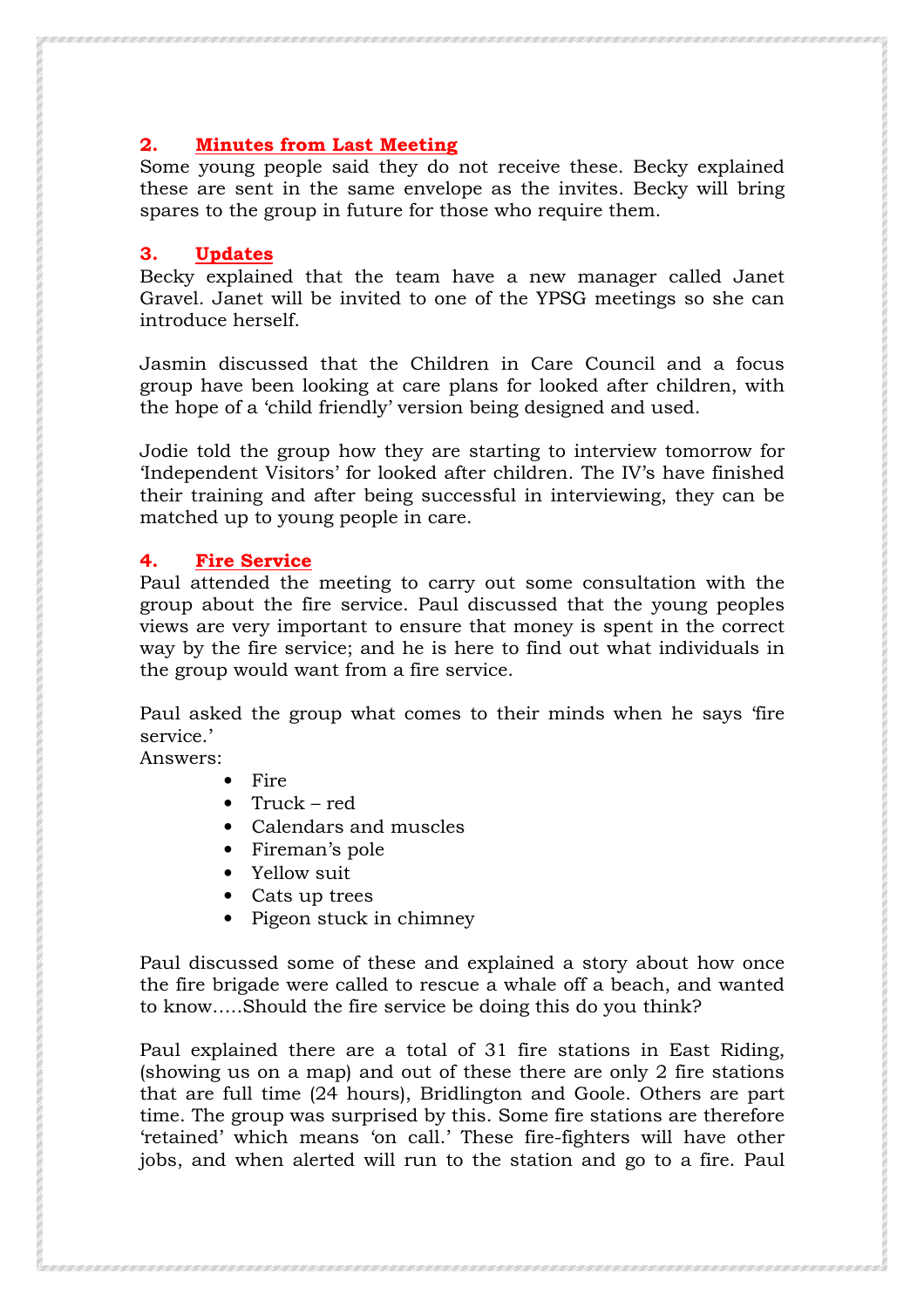explained that they are able to attend any fire call out in 8 minutes, and the closest fire station will send out a truck.

Paul discussed that due to government cuts there is less money to spend, so consultations like this are being done to make sure the money they have got is spent wisely.

Young 'arsonists' were mentioned, and Paul explained that there have been people trained to speak to young people about this 1:1.

The fire service also work with supermarkets, hospitals and schools to do 'fire safety checks.'

There has been a reduction of 30% call outs thanks to advocates from the fire brigade service doing fire safety checks in homes.

The fire brigade have also been called to assist with flooding in the past. Paul wished to know from the group… should they be doing it or should it be someone else's job?

The fire service operates for free. It was discussed by young people that a lot of false alarms or arson attacks should get charged/fined for. However the group agreed all call outs must be attended to just in case it wasn't a false alarm on that particular occasion.

A fire engine costs a total of £250000 to buy!

Job opportunities were discussed; and Paul explained that the jobs are displayed on the community safety website, and applicants must be fit and healthy to be a fire-fighter, undergoing tests twice a year.

The group had extensive discussions and all filled in a consultation booklet for Paul.

Paul kindly invited the group to the headquarters nearby where they do their training, to do some more formal consultation, look around and look at a fire truck. The group agreed they'd like to attend- Becky will sort this out for hopefully May time.

# 5. Date and Time of Next Meeting

#### Monday 26th March 5-7.

(Remember that it's first come first served and there's a maximum of 8 young people per group. So don't forget to let Becky know as soon as you get the invites if you'd like to come or not.)